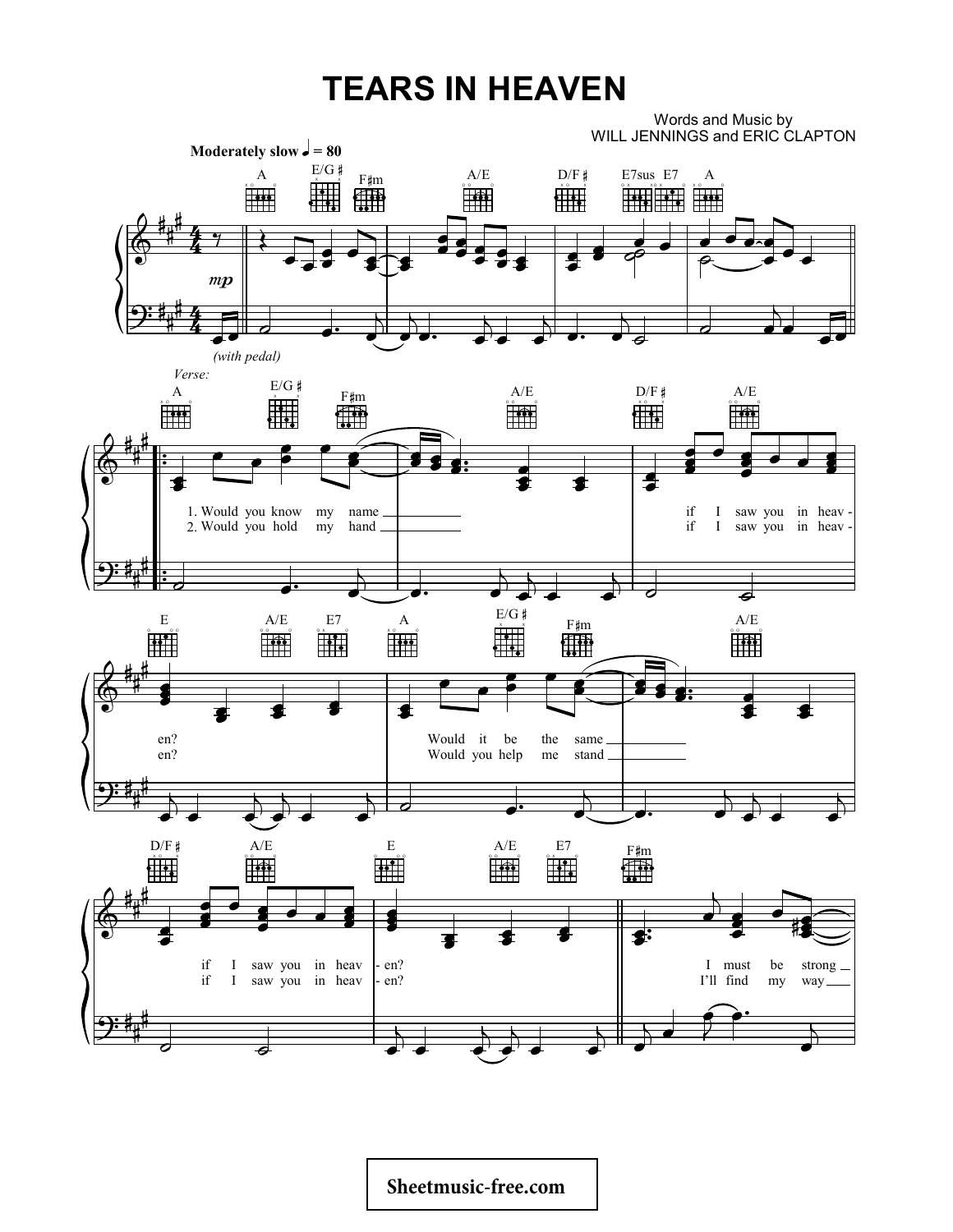







## Sheetmusic-free.com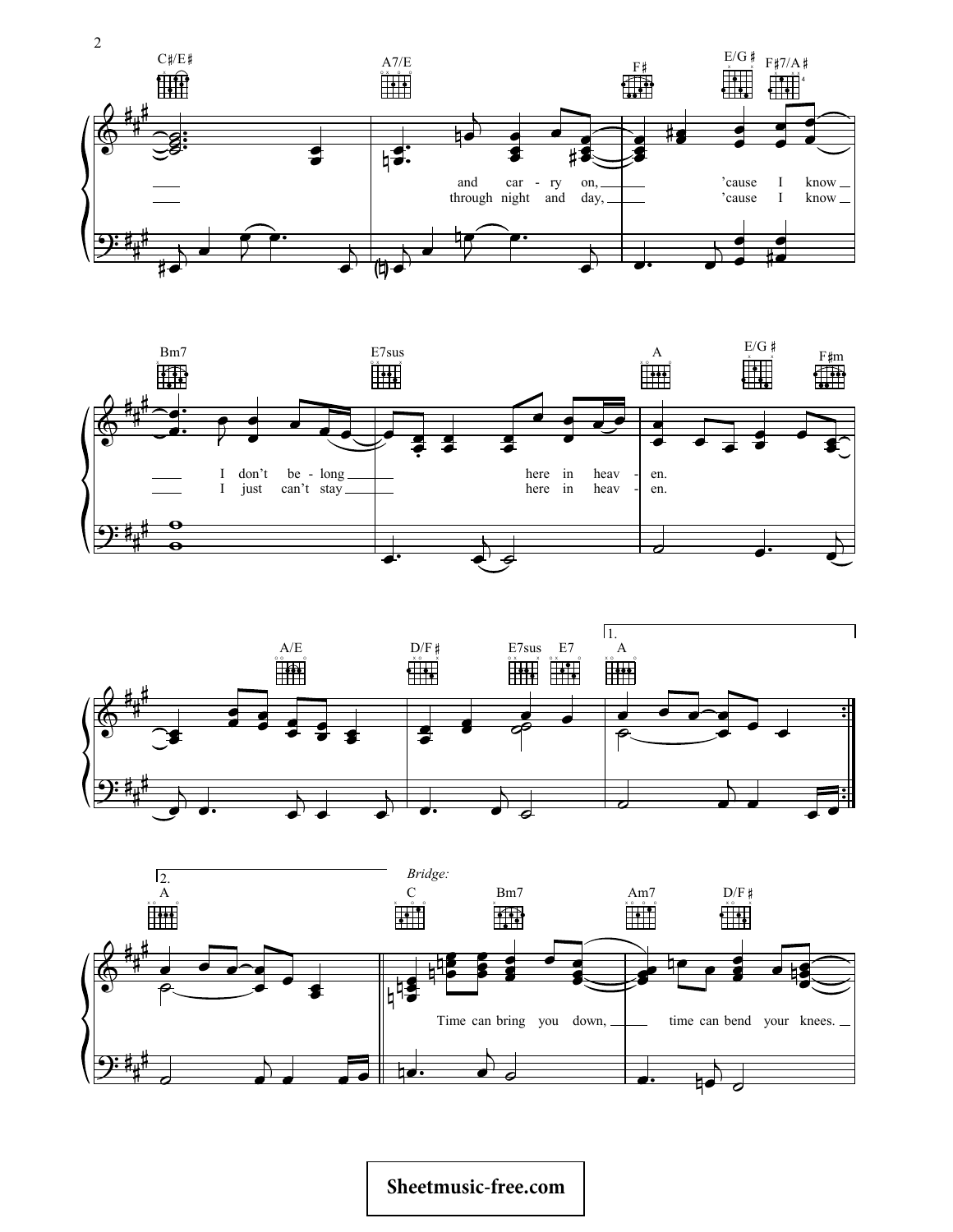







## **[Sheetmusic-free.com](http://sheetmusic-free.com/)**